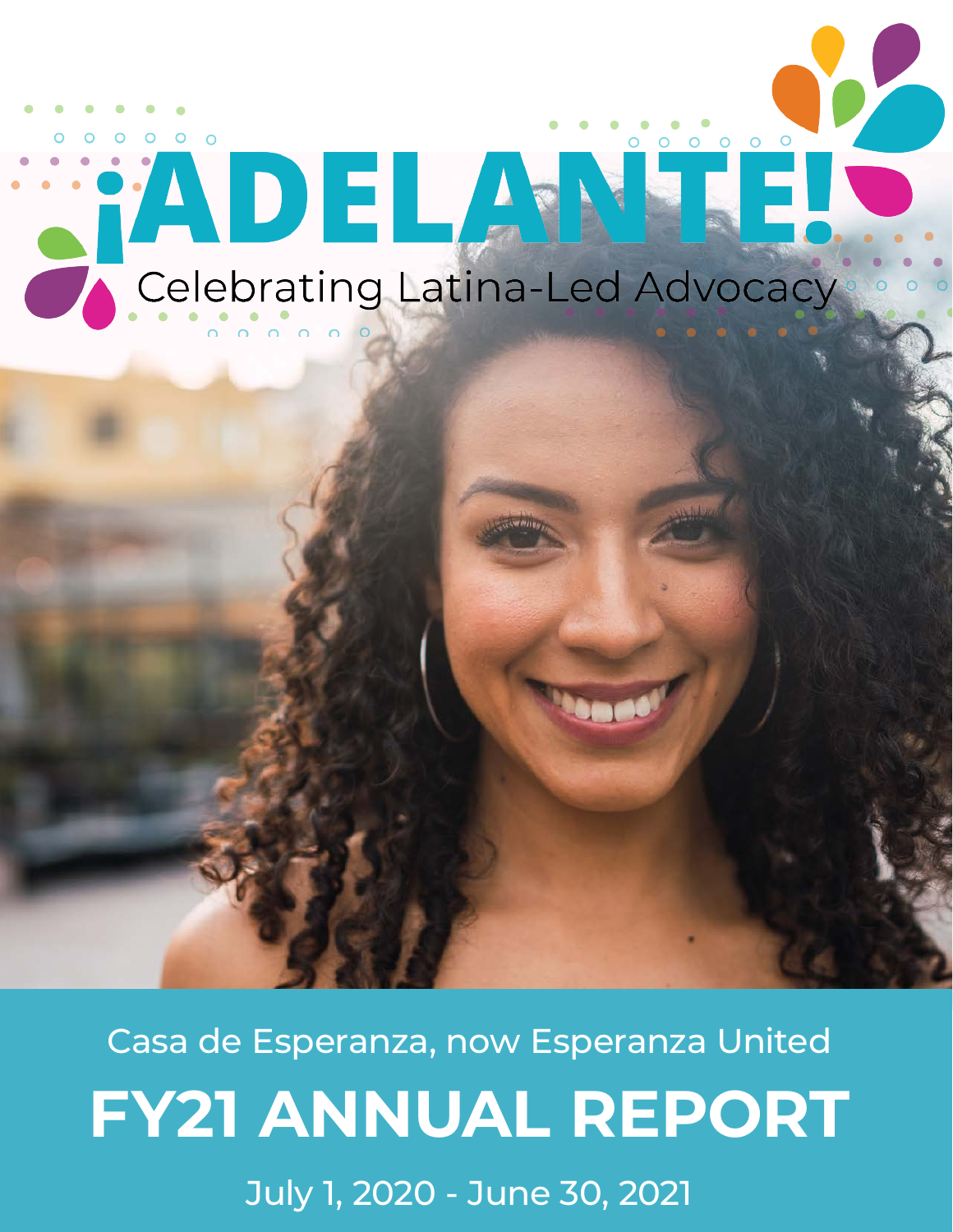### $\mathbf O$ **A letter from our CEO**



 $\mathbf{O}$ 

Hola Amig@s,

This year, our community continued to face unprecedented challenges - a global pandemic that disproportionately affected Latin@ health, safety, and economic stability. But Latin@s are nothing if not resilient and despite these hard times, we made strides forward.

2

In fact, ¡Adelante! is our theme for this year, a way to honor the continued strengths of Latin@ survivors, their families, and communities. We all had to adjust to the continuing pandemic and we at [Casa de Esperanza \(soon to](https://esperanzaunited.org/en/special-announcement-we-are-now-esperanza-united/)  [be Esperanza United\)](https://esperanzaunited.org/en/special-announcement-we-are-now-esperanza-united/) are no different.

I am proud of the way our community rose to support us and the survivors we serve. Philanthropist [MacKenzie Scott](https://esperanzaunited.org/en/casa-de-experanza-proud-to-receive-invesment-from-mackenzie-scott/) made the single largest donation in our organization's nearly forty year history. Various offices within the federal government renewed or increased their support. And those in our local St. Paul community stepped up to make sure the needs of our most vulnerable were met.

With this support, we were able to make some key organizational investments, laying the groundwork to launch a new agency name and brand in the forthcoming year, update our staffing structure to better reflect our current provision of services, and expand our external influence through media and high-level national appointments. For example, I was elected as the secretary for the [National Hispanic Leadership](https://nationalhispanicleadership.org/)  [Agenda \(NHLA\)](https://nationalhispanicleadership.org/), the Governor of Minnesota selected various staff members to serve on state-wide executive councils, and our Senior Director of Public Policy Rosie Hidalgo joined the new administration as a Senior Advisor on the White House Gender Policy Council. Meanwhile, our work and resources were featured on Univision, ABC affiliates across the country, and in local media.

The results of all this investment are substantial. In 2021, we provided support and advocacy to 984 individuals, sheltered 65 adults and children, and answered 1,595 calls to our 24/7 bilingual crisis line. In the same time period, 438 people participated in our prevention program and we trained 14 new local leaders. We also provided consultations and training to 6,802 people across the country and internationally.

As we look ahead, we know we will continue moving forward, celebrating Latin@ survivors and the people who support them.

Adelante,

Patti Tototzintle CEO of Casa de Esperanza, now Esperanza United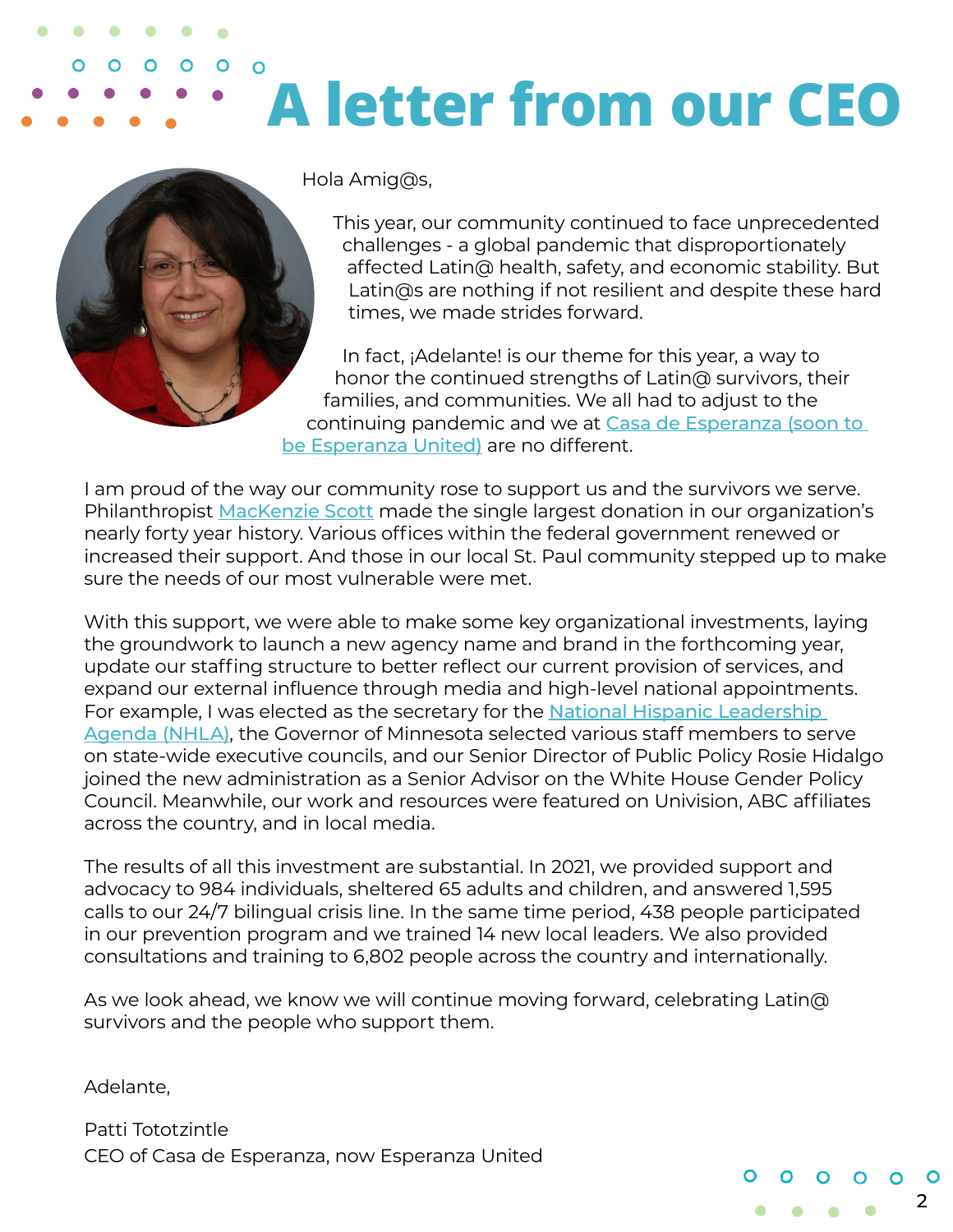# **Family advocacy**

 $\overline{O}$ 

We provide family advocacy to the Latin@ communities in the seven-county metropolitan area of the Twin Cities, Minnesota, meeting survivors where they are. This fiscal year, COVID 19 continued to be one of the biggest challenges so we partnered with the Minnesota Department of Health on a variety of public health efforts, helping our community prevent, address, and heal from all the ways the pandemic has affected our lives.

"I thank first God for allowing me to survive what I went through and secondly, I thank Esperaza United and [my advocate] for helping me and guiding me through the worst days of my life."

- Survivor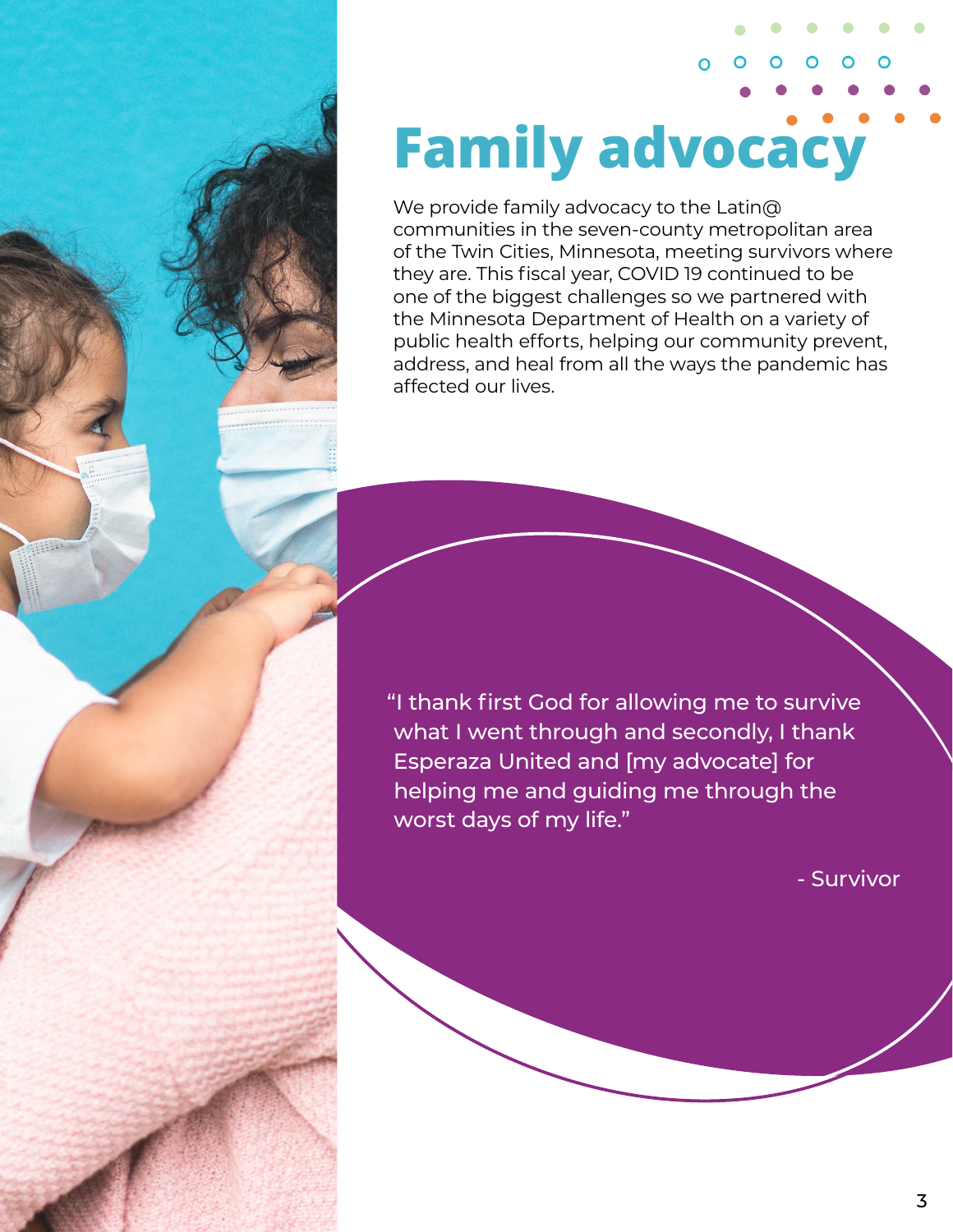# **Community engagement**

We work with the entire community to prevent gender-based violence, using a whole-family approach. With the on-going challenges of the pandemic, we continued a hybrid service model of in-person and virtual work, bringing our community together in ways that were both safe and effective. We were proud to advance our work with men and boys and honor women's contributions through in part, a new mural created by a local artist after listening sessions with our community.

"He mejorado mucho porque yo siempre hablaba con mi hija a gritos con regaños y he aprendido que debo escuchar primero lo que quiere decirme para yo poder opinar o decir algo. Mi propia hija me lo ha dicho 'mamá cómo has cambiado porque ahora ya no me gritas.'"

- Amiga, participant in mother's circle

4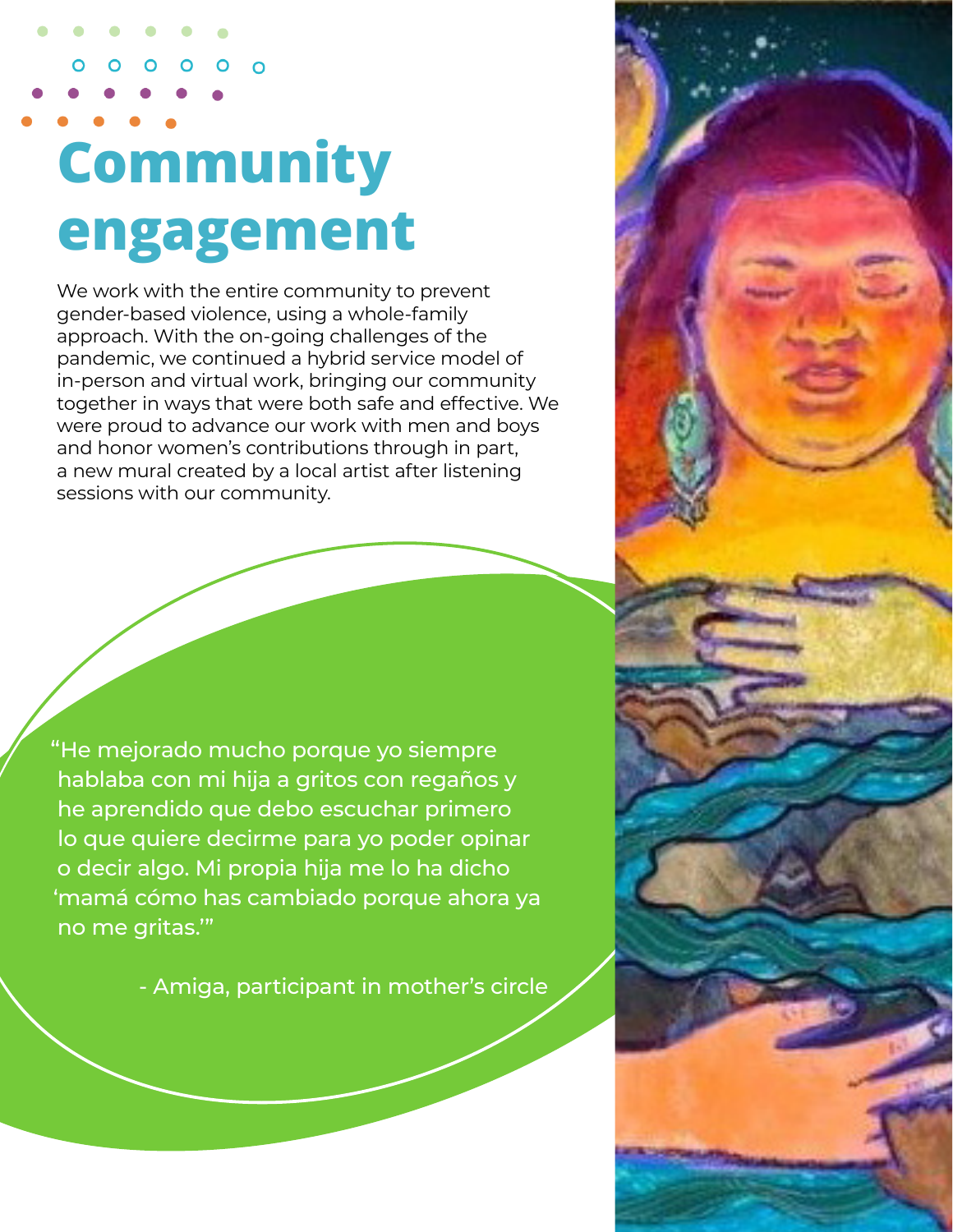

## **Training and technical assistance**

We work with service providers nationwide to make sure that together, we are meeting the needs of Latin@ survivors.

∩

This year, we were proud to host *¡Adelante! A virtual* [celebration of Latin@-led advocacy](https://adelantenln.org/). In recognition of Hispanic Heritage Month and Domestic Violence Awareness Month, this two-week event highlighted the successes, challenges, and contributions Latin@s have led to the field of gender-based violence. A hundred people registered within the first hour, and the event reached 300,000 people across the country and Latin America.

¡Adelante! started with the first-ever joint interview between two barrier-breaking Latinas - the first Latina to serve in the U.S. House of Representatives, former Representative Ileana Ros-Lehtinen (R-Fla.), and the first Latina to serve in the U.S. Senate, sitting Senator Catherine Cortez Masto (D-Nev.). And it concluded with a fireside chat between leading Latina activist Mónica Ramírez and storyteller/tech entrepreneur Ivana de Maria. Throughout, Latin@ advocates created a transnational community that affirmed their culturally responsive work and fostered connectivity through discussions of leadership, program evaluation, and resilience.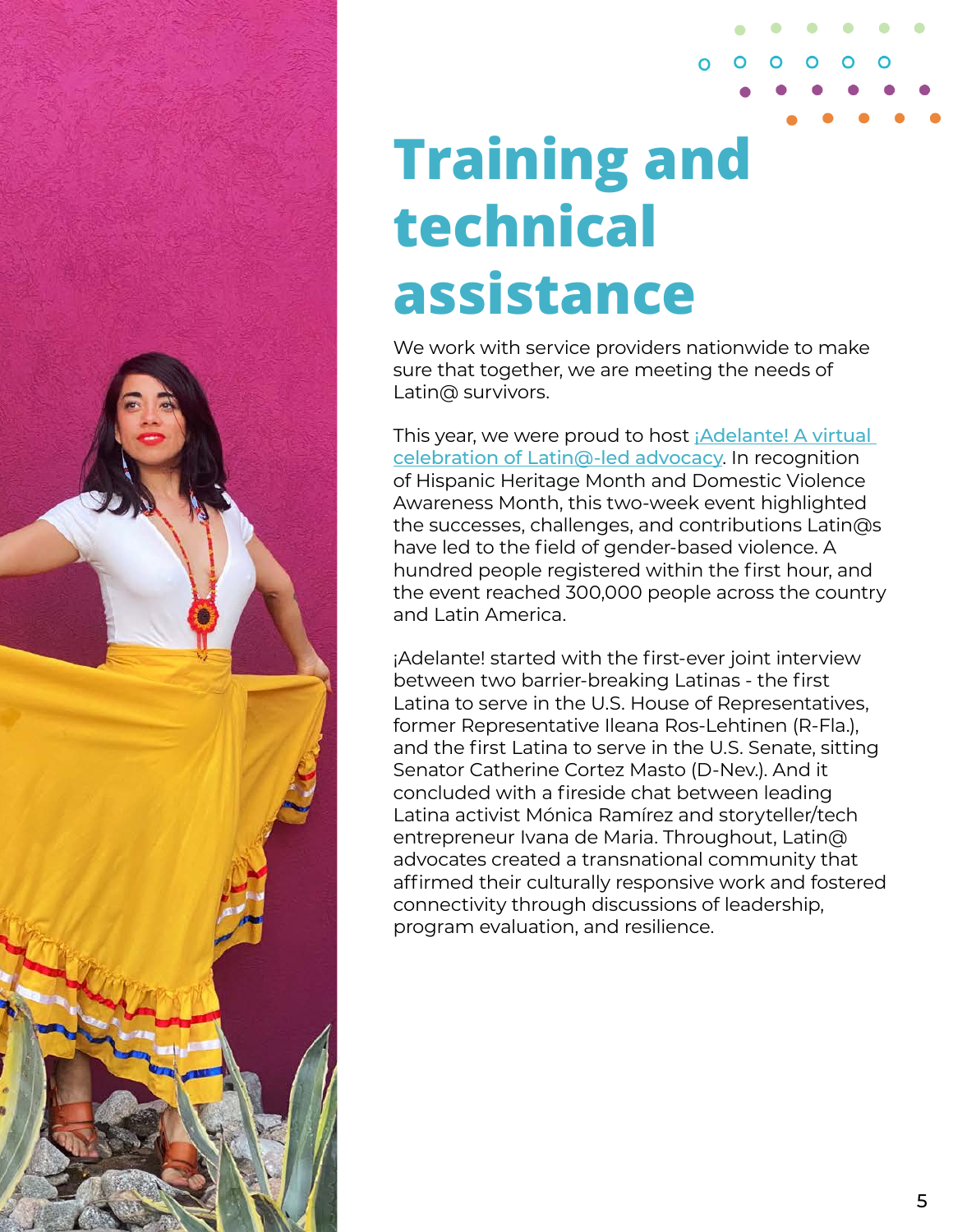## **Research and evaluation**

 $\Omega$ 

We are elevating the voices and realities of Latin@ communities through research and evaluation that promotes social justice in the field of domestic violence and sexual assault. This year, we were happy to investigate the role of data visualization, participatory research, and restorative approaches in our field through original projects, program evaluations, and literature reviews.

"I hope by doing this kind of relationshipbuilding model, youth are learning about their voice and consent practices, but much of our discipline system and the way adults use their power does not encourage safety for youth in their dating practices."

- Research partner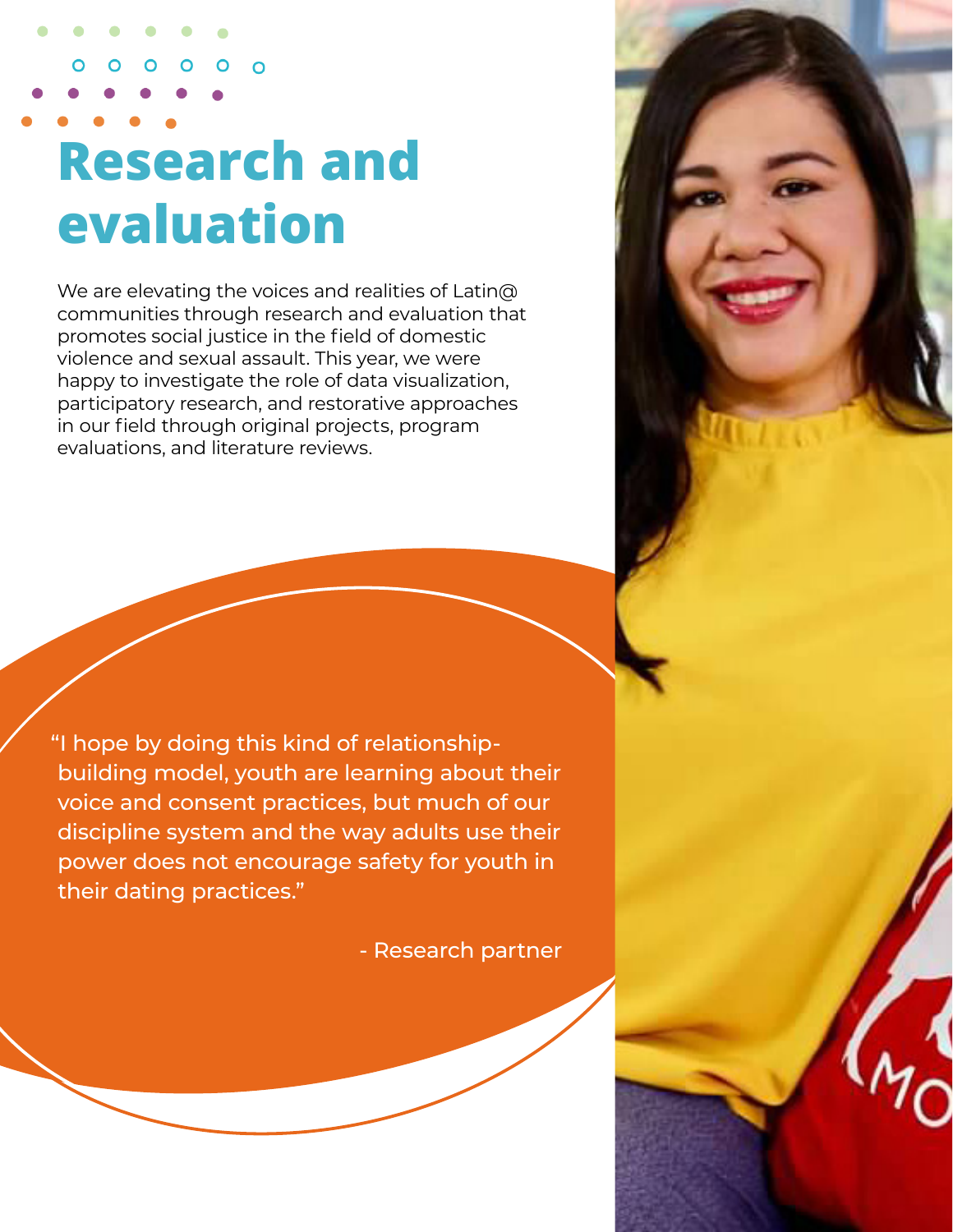**Public Policy**

We work to ensure that policies nationwide are responsive to the needs and realities of Latin@ communities. With a new Congress and Administration in place, our policy efforts focused on reauthorizing a few key pieces of federal legislation - the Violence Against Women Act (which passed the House this year), the Victim of Crimes Act, and the Family Violence Prevention and Services Act - as well as making sure all survivors' needs were being addressed in stimulus and other COVID-related legislation. We also played a key role as Co-chairs of the Alliance for Immigrant Survivors and members of the National Task Force to End Sexual and Domestic Violence.

∩

"My advocate took the time to listen to me without judgment and asked me 'What do you want to do?' A very easy question - that for years no one had asked me."

- Survivor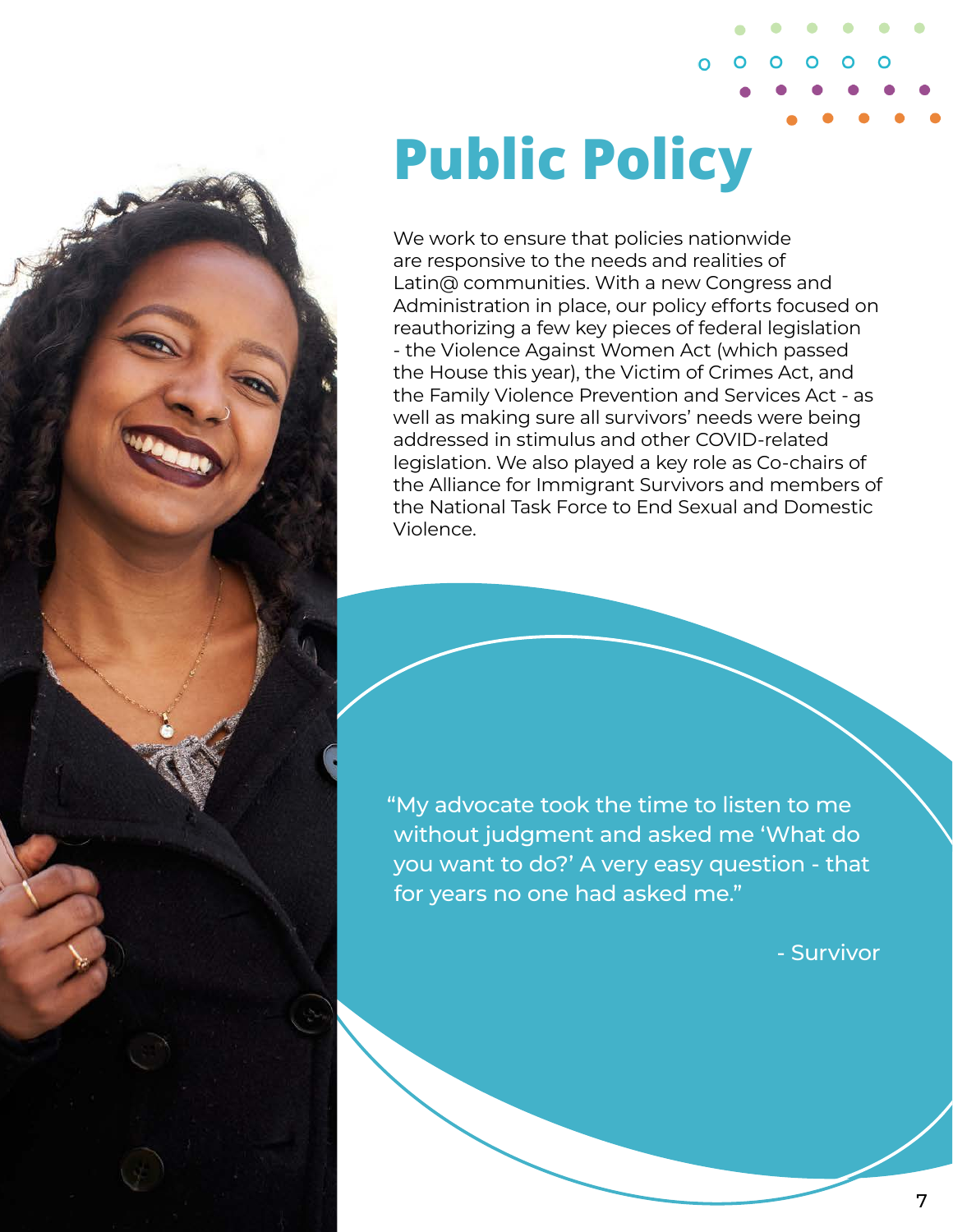### $\bullet$  $\bullet$  $\bullet$  $\bullet$  $\bullet$  $\bullet$  $\begin{array}{cccccccccccccc} \circ & \circ & \circ & \circ & \circ & \circ & \circ \end{array}$  $\bullet$ **Financials**

### **Operations Balance sheet**

| <b>Revenue Sources</b>     | 2021       | 2020      | <b>Current Assets</b>                                 | 2021      | 2020      |
|----------------------------|------------|-----------|-------------------------------------------------------|-----------|-----------|
| Grants &<br>Contributions  | 8,852,548  | 838,616   | Net Property &<br>Equipment                           | 164,164   | 130,439   |
| Government                 | 3,267,927  | 2,626,658 | <b>Other Assets</b>                                   | 8,772,104 | 695,122   |
| In-Kind                    | 11,781     | 8,802     | <b>Total Assets</b>                                   | 8,936,268 | 825,561   |
| <b>Service Fees</b>        | 68,628     | 91,432    | <b>Total Liabilities</b>                              | 922,116   | 1,001,980 |
| Other                      | 34,663     | 15,581    | Unrestricted Net<br>Assets                            | 7,859,798 | 474,392   |
| Total Revenue &<br>Support | 12,235,547 | 3,581,089 | <b>Temporarily</b><br><b>Restricted Net</b><br>Assets | 154,354   | 297,973   |
| <b>Expenses</b>            | 2021       | 2020      | <b>Total Liabilities &amp;</b><br><b>Net Assets</b>   | 8,936,268 | 825,561   |
| Family Advocacy            | 1,298,626  | 1,057,325 |                                                       |           |           |
| Community<br>Engagement    | 438,754    | 384,890   |                                                       |           |           |
| National Initiatives       | 1,377,470  | 1,456,460 |                                                       |           |           |
| Management &<br>General    | 744,359    | 923,999   |                                                       |           |           |
| Fundraising                | 185,767    | 147,552   |                                                       |           |           |
|                            |            |           |                                                       |           |           |

Total Expenses 4,044,976 3,970,226

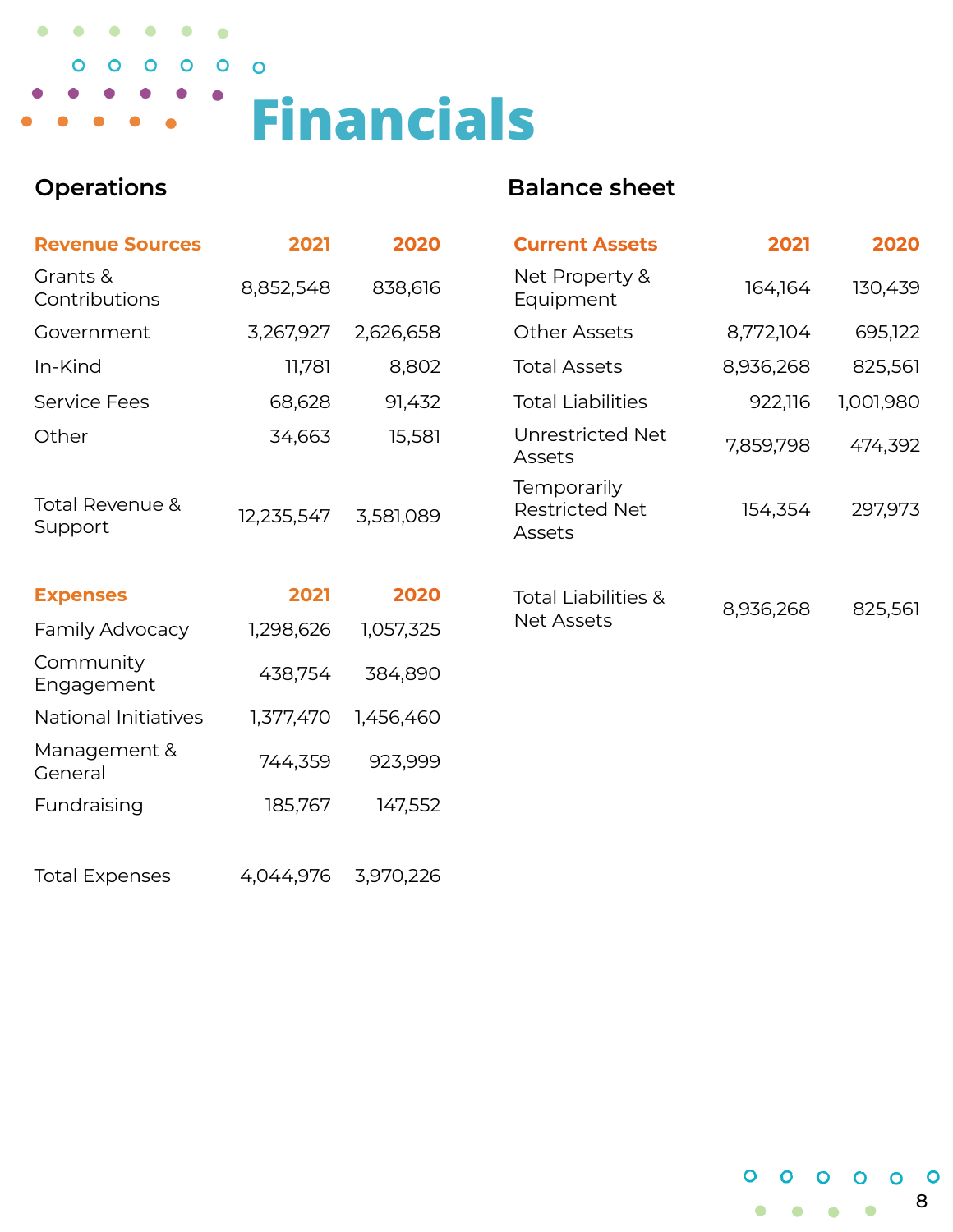O  $\mathbf{O}$  $O$   $O$  $\bullet$  $\overline{O}$ **Individual donors**

Abigail Sterner Alessandra Chiareli Alice Pena Ambar Hanson Amparo Garcia Andrea Dahlke Andrea Lawton Andres Romero Herrera Anne Applebaum Ardis L Kittleson Arlene Beebe Ashton Verrengia Athena Adkins Avery Hoffman Bentzion Turin Bethany Akeroyd Beverly & Anthony Deptula Brandon Tamez Brenda & Wade Woodson Brian Miller Carlos Mariani Carlton Voss Charles WM. & Ann Christine James Charlotte Zelle Christopher Taylor Claudia Osterman Claudia Waring Dale Hosack Dan Arlandson Danny Nelson Dave Lockman Debbie Emery

 $\bullet$ 

 $\bullet$ 

Deborah Isabelle Denishe Musser Diana Windhorst Dionne Martin Donald & Phyllis Kahn Dr. Erica Montes Elena Izaksonas Elisa Pluhar Elizabeth Baynes Ellen Baker Ellen Reinheimer Esther Goldman Davis Gayle Escobar Gila Grad Gordon & Barbara Murdock Heather Campbell Heather Meyer Hugh Thompson James Cohen Janet Stottlemeyer Janet Walsh Jazlynn Lopez Jeaneth Jaramillo Jenna Styles Spooner Jennifer Burak Jennifer Carlson Jennifer Lowman-Day Jennifer Stohl Powell Jessica Cramer Jessika Ralph JoAnna Justiniano Jodi Bantley John Jeffrey

Jorge Muñoz Josh Kimball Josine Peters Joyce Esquivel Juliana Lamberti Karen J Garvin Karen Smith Kari Marsch Kate Sandweiss & Gary Richman Katherine Gould Katherine Hayes Kathryn Neu Kathryn Ross Kevin Filter Kristine Johnson Kyle Goodroad Lara Livgard Laura Opsahl Lauren Wind Leah Smith Mitzvah Leah Tototzintle Leisa Knych-Johnson Leobaldo Rojas Lidia Arshavsky Lili Brockinton Linda Hummel Lisa Peters Lisa Sass Zaragoza Lissette Freire Lou Ann Leski Lucian Castor Luis Rosario

> $0$  0 0 0 - O 9  $\bullet\quad\bullet\quad\bullet$  $\bullet$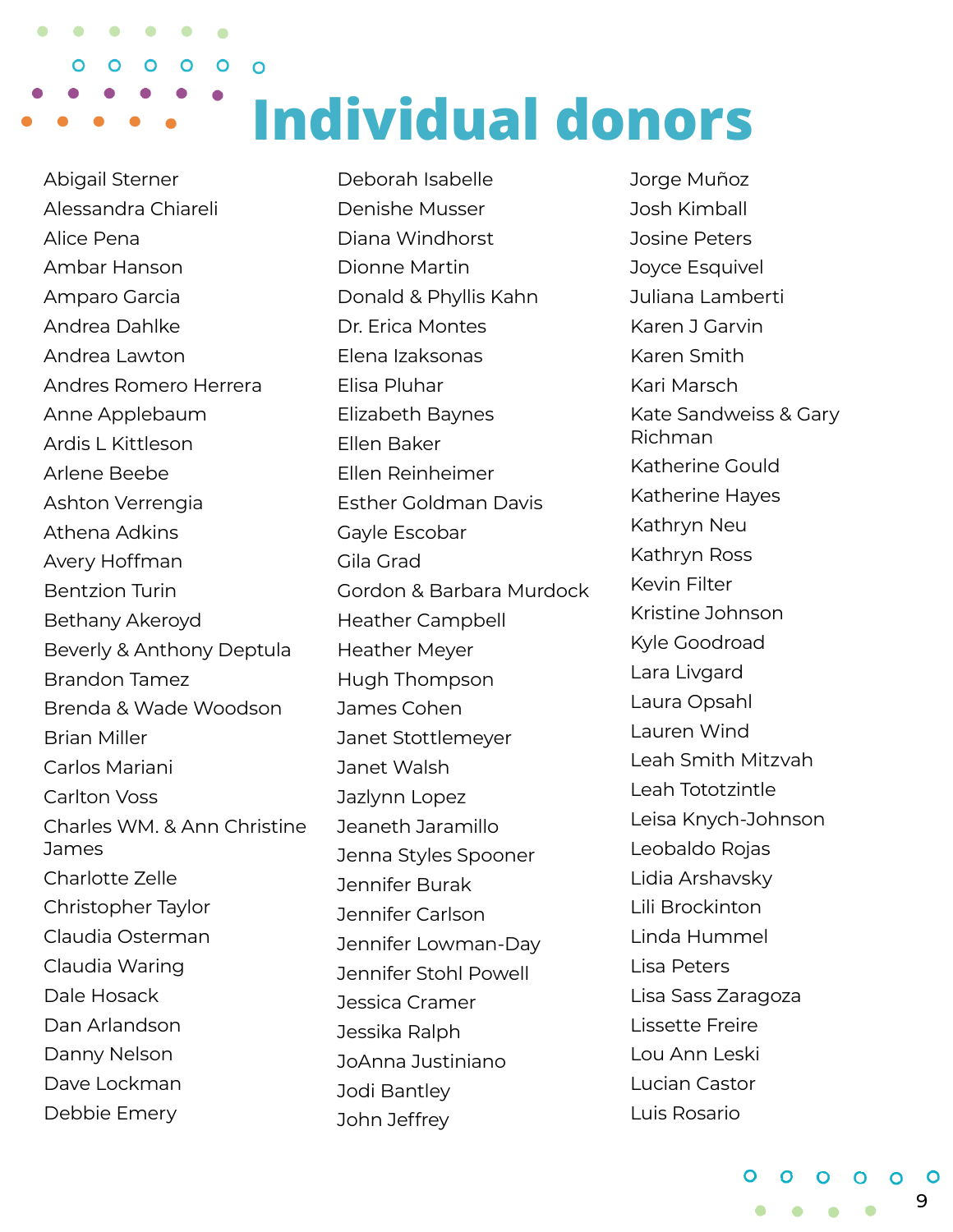$\bullet$  $\bullet$ O  $\mathbf{O}$  $O$   $O$  $\bullet$  $\overline{O}$ **Individual donors**

Lynn Redleaf Maggie Wenger Margaret Ostrander Maria Teresa Velez Maria Tostado Mark & Cesaria Bauer Mark Clouse Marlene De La Guardia Martha Aby Mary C. Ryan Maryam Shams McKinzie Callahan Meghan Weis Melissa Aguilar Michael & Laura Robinson Michael Haase Michael Rodriguez Mike Tamali Miranda Lynn Olson-Okonkwo Miroslava Chavez Molly and Eric Gruen Nancy Dunlap Nancy Rodriguez Naomi Hertsgaard Nathan and Christie Rosckes Nathaniel Lindley Nicholas Ruiz Othonniel M. Rivera Othonniel Rivera Pat Teiken Patricia Cummings Patti Tototzintle Paul Andre

Peggy & Joel Mandel Phil Oxman & Harvey Zuckman Raymond G Monsour Rick Johnson Rivera Othonniel Rochelle White Rose Schwietz Rudy Burgos Ruth Bettinger Sahnnon Fay Samuel Sahlin Sara Jalil Sara Taylor Sara Warren Sarah Andersen & Christoper Hayner Shannon Wineland Sharieka Young Shelby Wilson Shira Krebs Sister Lynette Friesen Stacy Opitz Steven Andersen Susan Knight Sylvia Carillo Sylvia Kidder Tamar Marmor The Illanes Family Theodora Zastrocky Theresa Cluse-Tolar Thomas Smith Thomas Tomment

Trent Tosseth Vanessa Martin William Delfs William Mahlumam

> $0$  0 0 0 - 0 10  $\bullet\quad\bullet\quad\bullet\quad\bullet$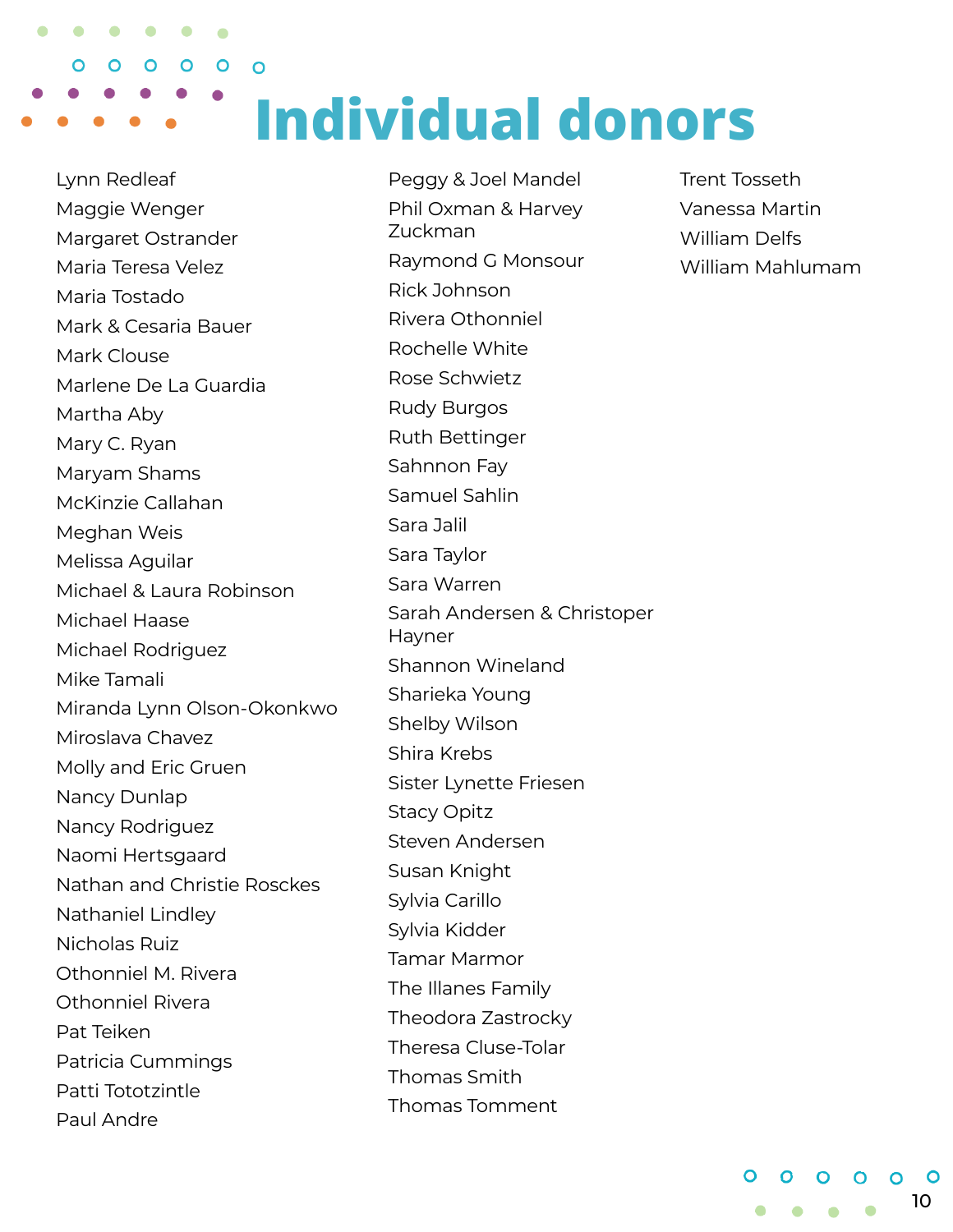### **Corporation, Foundation and Government Funders**

U.S. Department of Justice, Office on Violence Against Women

U.S. Department of Justice, State of Minnesota, Department of Public Safety, Office of Justice Programs

U.S. Department of Justice, Vera Institute of Justice

U.S. Department of Health and Human Services, Administration for Children and Families, Family Violence and Prevention Services

U.S. Department of Homeland Security

Minnesota Department of Health

Otto Bremer Trust

 $\mathbf{O}$ 

 $\begin{array}{cccccccccccccc} \circ & \circ & \circ & \circ & \circ \end{array}$ 

 $\Omega$ 

 $\bullet$ 

Hugh J. Andersen Foundation

Blue Cross Blue Shield of Minnesota Foundation

Minneapolis Foundation

April Base Fund of the Eau Claire Community Foundation

Greater Twin Cities United Way

F.R. Bigelow Foundation

Patrick and Aimee Butler Family Foundation

Sandra L. Vargas Fund of The Minneapolis Foundation

11

 $\circ$ 

 $0$  0 0 0 0

Women's Foundation of Minnesota

Wells Fargo

Fashion Nova

Fidelity Charitable, 2020 Fund

HRK Foundation

Bush Foundation Board of Directors Fund

3M Foundation

The Nash Foundation

SGY Fund of The Minneapolis Foundation

Collective Future Fund

Aditi Foundation

Youthprise